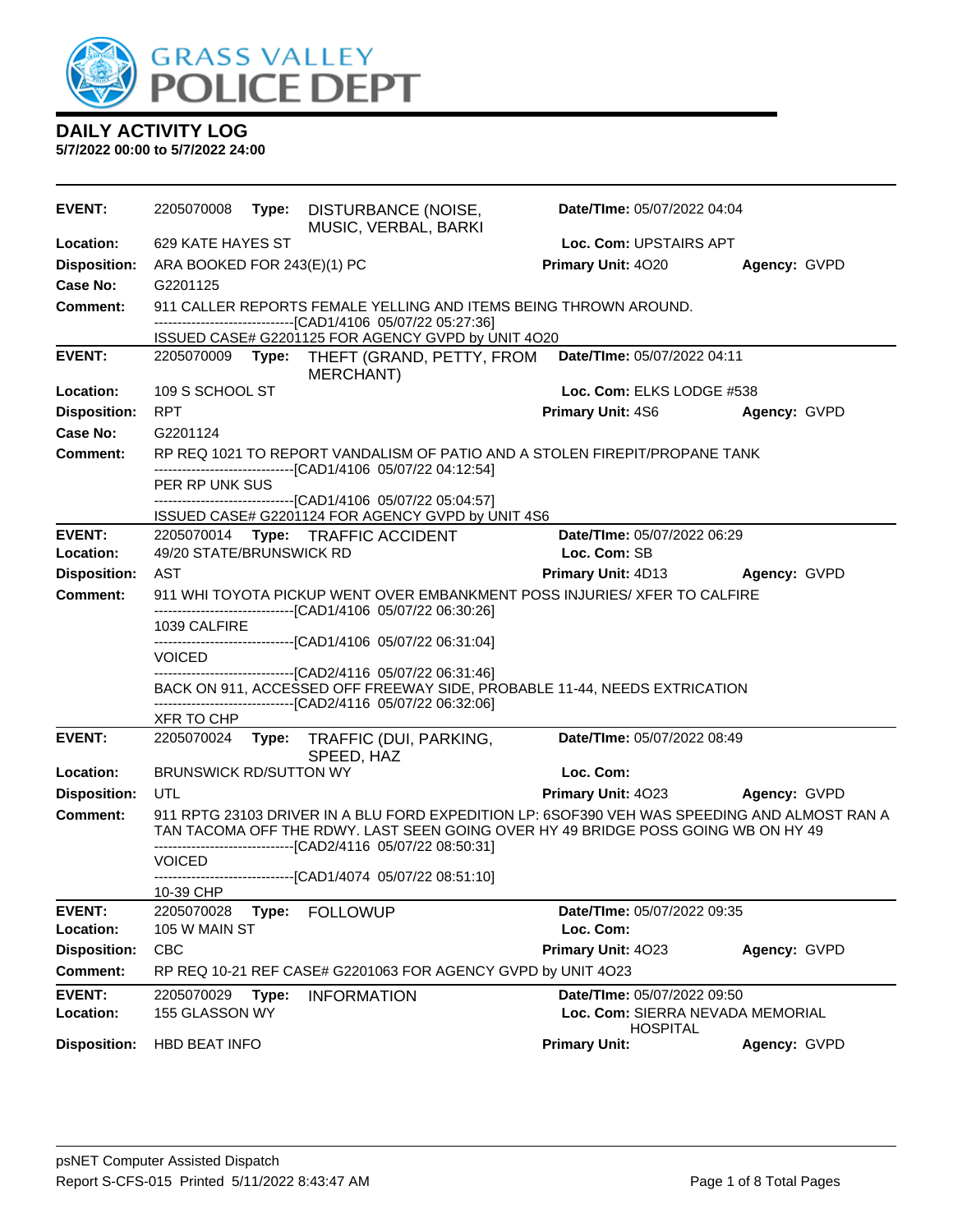

#### **5/7/2022 00:00 to 5/7/2022 24:00**

| Comment:            |                                                                                     |       |                                                                                                                                                                                              | NURSE RPTG PATEINT AMA'D COVERED IN BLOOD FROM NOSE BLEED AGITATED AND ABUSIVE. RP ADV<br>SUBJ IS FREE TO LEAVE BUT INFO ONLY. LAST SEEN ON CATHERINE AWAY FROM DORSEY        |                                          |  |  |
|---------------------|-------------------------------------------------------------------------------------|-------|----------------------------------------------------------------------------------------------------------------------------------------------------------------------------------------------|-------------------------------------------------------------------------------------------------------------------------------------------------------------------------------|------------------------------------------|--|--|
|                     |                                                                                     |       | -------------------------------[CAD2/4116 05/07/22 09:52:22]                                                                                                                                 | WMA LSW BASEBALL HATE, BLK GLASSES NO SHIRT, DRK GREY PANTS, WHI SHOES                                                                                                        |                                          |  |  |
|                     | <b>VOICED</b><br>-------------------[CAD2/4116_05/07/22 09:54:17]                   |       |                                                                                                                                                                                              |                                                                                                                                                                               |                                          |  |  |
|                     | <b>BEAT OFFICER ADVISED</b>                                                         |       |                                                                                                                                                                                              |                                                                                                                                                                               |                                          |  |  |
| <b>EVENT:</b>       |                                                                                     |       | ***** EVENT CLOSED BY CAD2 WITH COMMENT-BEAT INFO<br>2205070030 Type: TRAFFIC ACCIDENT                                                                                                       | Date/TIme: 05/07/2022 09:53                                                                                                                                                   |                                          |  |  |
| Location:           | 130 IRON HORSE PL                                                                   |       |                                                                                                                                                                                              | Loc. Com:                                                                                                                                                                     |                                          |  |  |
| <b>Disposition:</b> | <b>RPT</b>                                                                          |       |                                                                                                                                                                                              | Primary Unit: 4015                                                                                                                                                            | Agency: GVPD                             |  |  |
| Case No:            | G2201126                                                                            |       |                                                                                                                                                                                              |                                                                                                                                                                               |                                          |  |  |
| <b>Comment:</b>     |                                                                                     |       | RP RPTG COLD 20002 OCC'D IN PARKING LOT ON 04/14 TO HIS MC, REQ 10-21.<br>-------------------------------[CAD2/4116 05/07/22 10:04:59]<br>ISSUED CASE# G2201126 FOR AGENCY GVPD by UNIT 4015 |                                                                                                                                                                               |                                          |  |  |
| <b>EVENT:</b>       |                                                                                     |       | 2205070033 Type: TRAFFIC (DUI, PARKING,                                                                                                                                                      | Date/TIme: 05/07/2022 10:04                                                                                                                                                   |                                          |  |  |
|                     |                                                                                     |       | SPEED, HAZ                                                                                                                                                                                   |                                                                                                                                                                               |                                          |  |  |
| Location:           | 49/20 STATE/DORSEY DR                                                               |       |                                                                                                                                                                                              |                                                                                                                                                                               | Loc. Com: NB - BTWN DORSEY AND BRUNSWICK |  |  |
| <b>Disposition:</b> | UTL                                                                                 |       |                                                                                                                                                                                              | Primary Unit: 4015                                                                                                                                                            | Agency: GVPD                             |  |  |
| <b>Comment:</b>     |                                                                                     |       | 911 RPTG LARGE METAL PIECE IN LANE/XFER TO CHP                                                                                                                                               |                                                                                                                                                                               |                                          |  |  |
|                     |                                                                                     |       | -------------------------------[CAD1/4074 05/07/22 10:04:43]<br>ADD'T 911 RPTG SAME/XFER TO CHP                                                                                              |                                                                                                                                                                               |                                          |  |  |
|                     |                                                                                     |       | -------------------------------[CAD2/4116 05/07/22 10:10:38]                                                                                                                                 |                                                                                                                                                                               |                                          |  |  |
|                     | <b>VOICED</b>                                                                       |       |                                                                                                                                                                                              |                                                                                                                                                                               |                                          |  |  |
| <b>EVENT:</b>       | 2205070034 Type:                                                                    |       | <b>SUSPICIOUS CIRCUMSTANCE</b><br>(VEHICLE, PERSON                                                                                                                                           | Date/TIme: 05/07/2022 10:05                                                                                                                                                   |                                          |  |  |
| Location:           | 535 MILL ST                                                                         |       |                                                                                                                                                                                              | Loc. Com: WILD EYE PUB                                                                                                                                                        |                                          |  |  |
| <b>Disposition:</b> | CBC                                                                                 |       |                                                                                                                                                                                              | <b>Primary Unit: 401</b>                                                                                                                                                      | Agency: GVPD                             |  |  |
| <b>Comment:</b>     | <b>SUS SUBJ</b>                                                                     |       | -------------------------------[CAD1/4074_05/07/22_10:05:53]                                                                                                                                 |                                                                                                                                                                               |                                          |  |  |
|                     |                                                                                     |       | EVENT LOCATION CHANGED FROM 535 MILL ST                                                                                                                                                      |                                                                                                                                                                               |                                          |  |  |
| <b>EVENT:</b>       |                                                                                     |       | 2205070036    Type: ORDINANCES<br>(COUNTY/MUNICIPAL)                                                                                                                                         | Date/TIme: 05/07/2022 10:17                                                                                                                                                   |                                          |  |  |
| Location:           | 880 SUTTON WY                                                                       |       |                                                                                                                                                                                              | Loc. Com: WALGREENS                                                                                                                                                           |                                          |  |  |
| <b>Disposition:</b> | UTL                                                                                 |       |                                                                                                                                                                                              | Primary Unit: 4023                                                                                                                                                            | Agency: GVPD                             |  |  |
| <b>Comment:</b>     | PROVIDE CB NUMBER                                                                   |       |                                                                                                                                                                                              | RP RPTG SMALL GROUP OF TRANSIENTS HANGING OUT OUTSIDE OF WALGREENS GOING IN THE STORE<br>AND BEING RUDE. RP IS NOT AN EMPLOYEE. REQ LE GO MOVE THEM ALONG. RP DID NOT WANT TO |                                          |  |  |
|                     |                                                                                     |       | ---------------------------[CAD2/4116 05/07/22 10:28:06]<br>RE-OPENED AS EVENT GVPD 2205070038                                                                                               |                                                                                                                                                                               |                                          |  |  |
| <b>EVENT:</b>       | 2205070038                                                                          | Type: | <b>ORDINANCES</b><br>(COUNTY/MUNICIPAL)                                                                                                                                                      | Date/TIme: 05/07/2022 10:28                                                                                                                                                   |                                          |  |  |
| Location:           | 880 SUTTON WY                                                                       |       |                                                                                                                                                                                              | Loc. Com: WALGREENS                                                                                                                                                           |                                          |  |  |
| <b>Disposition:</b> | CBC 98T MOVING ALONG                                                                |       |                                                                                                                                                                                              | Primary Unit: 4023                                                                                                                                                            | Agency: GVPD                             |  |  |
| <b>Comment:</b>     |                                                                                     |       | ***** RE-OPENED EVENT GVPD 2205070036<br>(opened 05/07/2022 10:17:22, 4O23, closed as UTL 05/07/2022 10:24:53)                                                                               |                                                                                                                                                                               |                                          |  |  |
|                     | Icomments event 22050700361<br>PROVIDE CB NUMBER<br>[end comments event 2205070036] |       |                                                                                                                                                                                              | RP RPTG SMALL GROUP OF TRANSIENTS HANGING OUT OUTSIDE OF WALGREENS GOING IN THE STORE<br>AND BEING RUDE. RP IS NOT AN EMPLOYEE. REQ LE GO MOVE THEM ALONG. RP DID NOT WANT TO |                                          |  |  |
| <b>EVENT:</b>       | 2205070039                                                                          | Type: | <b>FOLLOWUP</b>                                                                                                                                                                              | Date/TIme: 05/07/2022 10:28                                                                                                                                                   |                                          |  |  |
|                     |                                                                                     |       |                                                                                                                                                                                              |                                                                                                                                                                               |                                          |  |  |

psNET Computer Assisted Dispatch Report S-CFS-015 Printed 5/11/2022 8:43:47 AM Page 2 of 8 Total Pages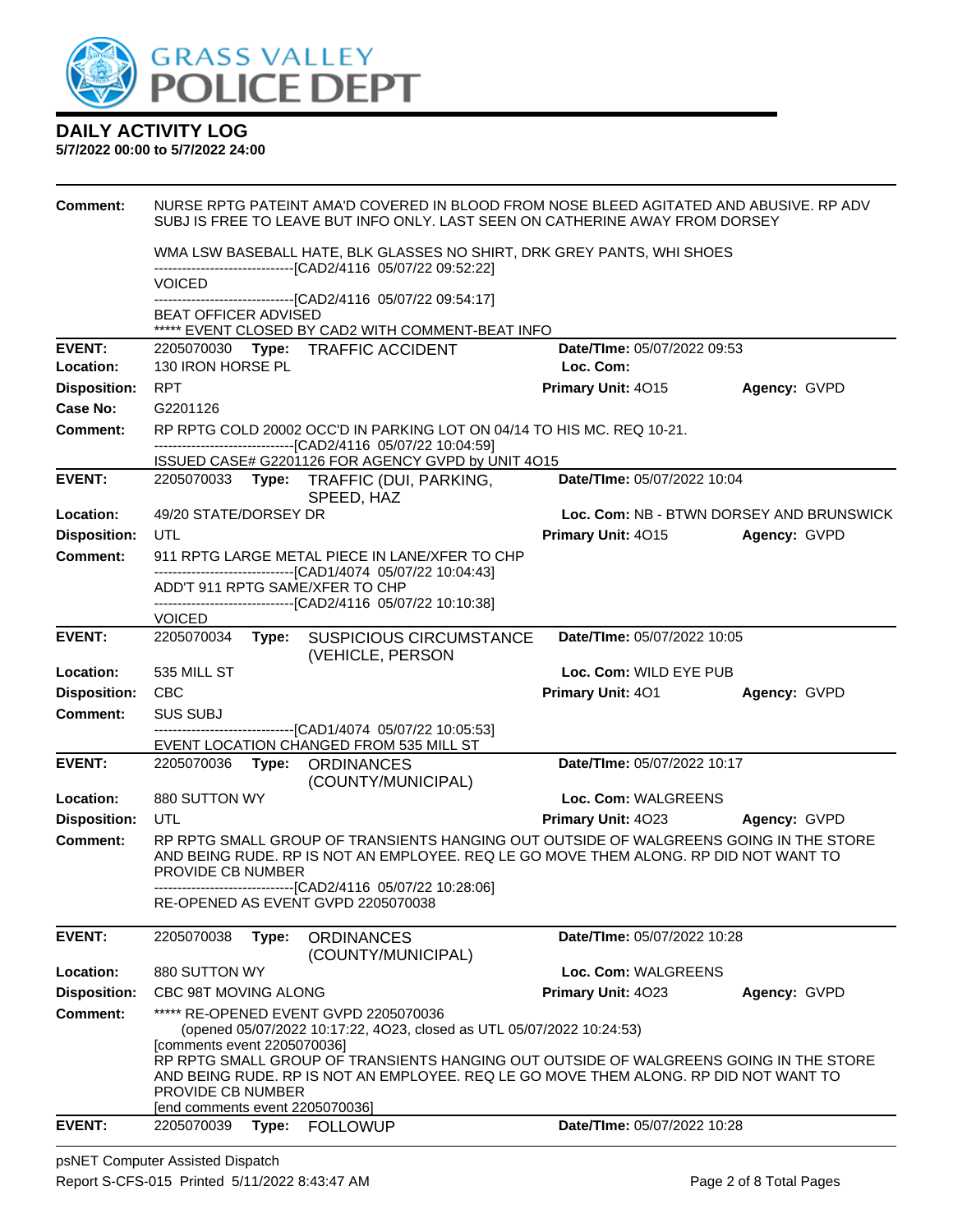

| Location:                  | 1801 EA MAIN ST               |       |                                                                                                                                                                                                                                              | Loc. Com: JACK IN THE BOX 530 272 3041                                               |                                        |
|----------------------------|-------------------------------|-------|----------------------------------------------------------------------------------------------------------------------------------------------------------------------------------------------------------------------------------------------|--------------------------------------------------------------------------------------|----------------------------------------|
| <b>Disposition:</b>        | <b>PEN</b>                    |       |                                                                                                                                                                                                                                              | Primary Unit: 4015                                                                   | Agency: GVPD                           |
| Comment:                   |                               |       | RP REQ 10-21 REF CASE# G2201113                                                                                                                                                                                                              |                                                                                      |                                        |
| <b>EVENT:</b>              | 2205070048                    |       | Type: ALL OTHERS                                                                                                                                                                                                                             | Date/TIme: 05/07/2022 11:38                                                          |                                        |
| Location:                  | <b>SUTTON WY/DORSEY DR</b>    |       |                                                                                                                                                                                                                                              | Loc. Com:                                                                            |                                        |
| <b>Disposition:</b>        | <b>PEN</b>                    |       |                                                                                                                                                                                                                                              | <b>Primary Unit: 4023</b>                                                            | Agency: GVPD                           |
| <b>Comment:</b>            |                               |       | RP REQ 10-21 REF SUBJ NEEDING PERMITS TO SELL STRAWBERRIES                                                                                                                                                                                   |                                                                                      |                                        |
| <b>EVENT:</b>              | 2205070050                    | Type: | <b>TRAFFIC ACCIDENT</b>                                                                                                                                                                                                                      | Date/TIme: 05/07/2022 11:51                                                          |                                        |
| Location:                  | 840 EA MAIN ST                |       |                                                                                                                                                                                                                                              | LOT                                                                                  | Loc. Com: SIERRA CINEMAS LOWER PARKING |
| <b>Disposition:</b>        | MERGED 2205070052             |       |                                                                                                                                                                                                                                              | Primary Unit: 401                                                                    | Agency: GVPD                           |
| <b>Comment:</b>            |                               |       | 911 RPTG 11-82 IN THE PARKING LOT CAUSING 415. RP ADV ONE SUBJ DOESNT HAVE INSURANCE AND THE<br>OTHER SUBJ IS THREATENING TO KILL HIM. ONE INV DRK SUV AND SIL BMW. UNK LP'S<br>***** EVENT CLOSED BY CAD1 WITH COMMENT-2205070052           |                                                                                      |                                        |
| <b>EVENT:</b><br>Location: | 2205070052                    |       | Type: TRAFFIC ACCIDENT<br>49/20 RAMP STATE/IDAHO MARYLAND RD                                                                                                                                                                                 | Date/TIme: 05/07/2022 11:55<br>Loc. Com: NB NEAR BIG A                               |                                        |
| <b>Disposition:</b>        | CBC CHP TO HANDLE             |       |                                                                                                                                                                                                                                              | Primary Unit: 401                                                                    | Agency: GVPD                           |
| <b>Comment:</b>            | MERGED 2205070050 TYPE: TA    |       | RP RPTNG 11-82, XFR TO CHP. RPTNG SUS SIDESWIPED RPS VEH SIL 2006 BMW 330XI LP 6WON908 VS BLK<br>TOYOTA RAV4 LP 5UEL902. RP STATES HE SMELLS ALCOHOL ON OTHER PARTY.<br>------------------------------[MERGED CAD1/4074 05/07/2022 11:59:39] |                                                                                      |                                        |
|                            | RP: NAME: SHEILA BECKER       |       | SIERRA CINEMAS LOWER PARKING LOT<br>PHONE: 5593308 (530)                                                                                                                                                                                     | COMMENTS: 911 RPTG 11-82 IN THE PARKING LOT CAUSING 415. RP ADV ONE SUBJ DOESNT HAVE |                                        |
|                            | LP'S                          |       | INSURANCE AND THE OTHER SUBJ IS THREATENING TO KILL HIM. ONE INV DRK SUV AND SIL BMW. UNK                                                                                                                                                    |                                                                                      |                                        |
| <b>EVENT:</b>              | 2205070054                    | Type: | <b>ORDINANCES</b>                                                                                                                                                                                                                            | Date/TIme: 05/07/2022 11:59                                                          |                                        |
| Location:                  | 105 NEAL ST                   |       | (COUNTY/MUNICIPAL)                                                                                                                                                                                                                           | Loc. Com: SAFEWAY                                                                    |                                        |
| <b>Disposition:</b>        | <b>CBC</b>                    |       |                                                                                                                                                                                                                                              | Primary Unit: 4023                                                                   | Agency: GVPD                           |
| <b>Comment:</b>            |                               |       | RP RPTNG FEMALE PANHANDLER WITH CARDBOARD SIGN, 30 YOA HEAVYSET, DARK SWEATSHIRT WITH A<br>LION ON THE BACK, NEAR FRONT ENTERANCE                                                                                                            |                                                                                      |                                        |
| <b>EVENT:</b>              | 2205070059                    | Type: | TRAFFIC (DUI, PARKING,<br>SPEED, HAZ                                                                                                                                                                                                         | Date/TIme: 05/07/2022 12:25                                                          |                                        |
| Location:                  | 49/20 STATE/IDAHO MARYLAND RD |       |                                                                                                                                                                                                                                              | <b>DORSEY</b>                                                                        | Loc. Com: BETWEEN IDAHO MARYLAND AND   |
| <b>Disposition:</b>        | CBC TRASH CAN OUT OF RDWY     |       |                                                                                                                                                                                                                                              | <b>Primary Unit: 401</b>                                                             | Agency: GVPD                           |
| <b>Comment:</b>            |                               |       | RP RPTNG GARBAGE CAN IN RDWY, XFR TO CHP.<br>UNABLE TO STAY ON THE LINE DURING XFR.                                                                                                                                                          |                                                                                      |                                        |
| <b>EVENT:</b>              | 2205070061                    | Type: | 911 UNKNOWN<br>(HANGUPS, ABAN'S)                                                                                                                                                                                                             | Date/TIme: 05/07/2022 12:32                                                          |                                        |
| Location:                  |                               |       | LAT: 39.20058600 LONG: -121.056772                                                                                                                                                                                                           | Loc. Com:                                                                            |                                        |
| <b>Disposition:</b>        | MERGED 2205070060             |       |                                                                                                                                                                                                                                              | <b>Primary Unit:</b>                                                                 | Agency: GVPD                           |
| <b>Comment:</b>            | 911 ABANDON                   |       | EVENT CLOSED BY CAD2 WITH COMMENT-2205070060                                                                                                                                                                                                 |                                                                                      |                                        |
| <b>EVENT:</b>              | 2205070063                    | Type: | <b>ORDINANCES</b><br>(COUNTY/MUNICIPAL)                                                                                                                                                                                                      | Date/TIme: 05/07/2022 12:50                                                          |                                        |
| Location:                  | 616 SUTTON WY                 |       |                                                                                                                                                                                                                                              |                                                                                      | Loc. Com: GRASS VALLEY GROCERY OUTLET  |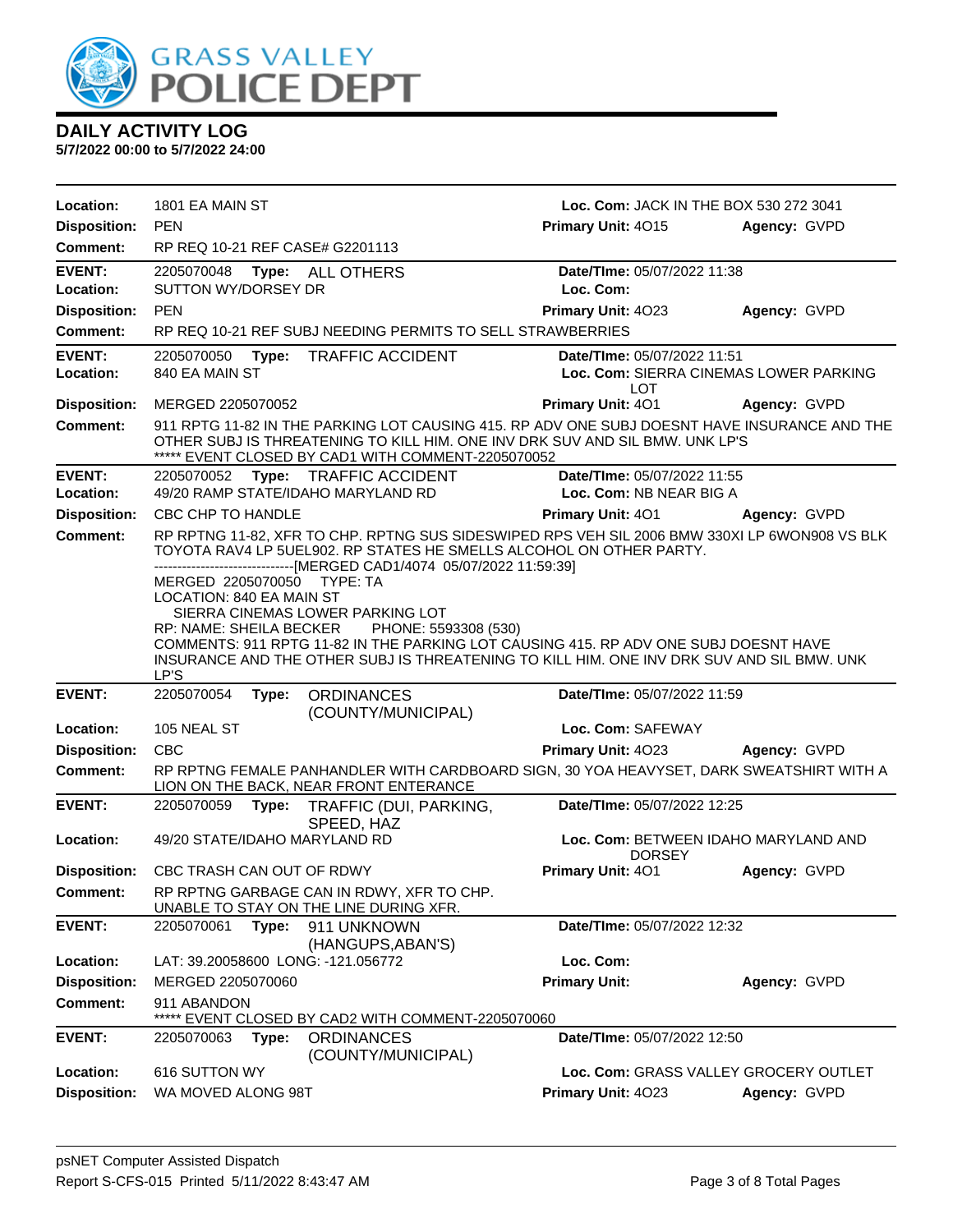

| <b>Comment:</b>     |                                                              | REFUSED TO PROVIDE NAME OR CONTACT INFO<br>-------------------------------[CAD1/4074 05/07/22 13:13:12]                                     | RP RPTNG COUPLE GOT OUT OF A CADILLAC AND ARE NOW PANHANDLING WITH 2 CHILDREN WHO ARE<br>LAYING ON THE GROUND, RP BELIEVES THEY ARE GYPSIES AND HAS CONFRONTED THEM IN THE PAST. RP                                                                                                 |              |
|---------------------|--------------------------------------------------------------|---------------------------------------------------------------------------------------------------------------------------------------------|-------------------------------------------------------------------------------------------------------------------------------------------------------------------------------------------------------------------------------------------------------------------------------------|--------------|
|                     | HIGHER PRIOROTY CALL.                                        |                                                                                                                                             | RP CALLED BACK AND IS UPSET BECAUSE LE IS NOT THERE YET. RP ADV THE J IS IN DANGER BECUASE HE<br>IS NEXT TO THE RD. RP IS UPSET BECAUSE THE PARENTS ARE LAZY AND MAKING THE J BEG FOR MONEY.<br>RP DID NOT WANT TO PROVIDE NAME OR PHONE NUMBER AND WAS NOT HAPPY WITH DISPATCH ADV |              |
|                     | 4O15 ADV OF UPDATE                                           | ------------------------------[CAD1/4074 05/07/22 13:15:47]                                                                                 |                                                                                                                                                                                                                                                                                     |              |
| <b>EVENT:</b>       |                                                              | 2205070066 Type: WELFARE CHECK                                                                                                              | Date/TIme: 05/07/2022 13:03                                                                                                                                                                                                                                                         |              |
| Location:           | 275 DORSEY DR # 25                                           |                                                                                                                                             | Loc. Com:                                                                                                                                                                                                                                                                           |              |
| <b>Disposition:</b> |                                                              | CBC WEL CHECK BOLO ISSUED FOR SUBJ                                                                                                          | <b>Primary Unit: 4023</b>                                                                                                                                                                                                                                                           | Agency: GVPD |
| Comment:            |                                                              |                                                                                                                                             | RP REQ CHECK ON NEIGHBOR WHO SHE HAS NOT SEEN FOR A WHILE, RP KNOCKED ON THE DOOR AND                                                                                                                                                                                               |              |
|                     | HEALTH ISSUES IN THE PAST.                                   |                                                                                                                                             | NO ONE ANSWERED, NOTE HAS BEEN ON THE DOOR FOR MULTIPLE DAYS. RP STATED SUBJ HAS HAD                                                                                                                                                                                                |              |
| <b>EVENT:</b>       |                                                              | 2205070073 Type: 911 UNKNOWN<br>(HANGUPS, ABAN'S)                                                                                           | Date/TIme: 05/07/2022 13:47                                                                                                                                                                                                                                                         |              |
| Location:           | 732 FREEMAN LN                                               |                                                                                                                                             | Loc. Com: JC PENNEY 530 273 6621                                                                                                                                                                                                                                                    |              |
| <b>Disposition:</b> | <b>HBD</b>                                                   |                                                                                                                                             | <b>Primary Unit:</b>                                                                                                                                                                                                                                                                | Agency: GVPD |
| <b>Comment:</b>     | 911 ABANDON                                                  |                                                                                                                                             |                                                                                                                                                                                                                                                                                     |              |
|                     |                                                              | -------------------------------[CAD2/4116 05/07/22 13:49:09]<br>---------------------------------[CAD2/4116 05/07/22 13:49:27]              | EVENT LOCATION CHANGED FROM LAT: 39.20017800 LONG: -121.063553 GRASS VALLEY                                                                                                                                                                                                         |              |
|                     | ***** EVENT CLOSED BY CAD2                                   | ON CALL BACK, RP STATED ACCIDENTAL, C4                                                                                                      |                                                                                                                                                                                                                                                                                     |              |
| <b>EVENT:</b>       |                                                              | 2205070077    Type: 911    UNKNOWN<br>(HANGUPS, ABAN'S)                                                                                     | Date/TIme: 05/07/2022 14:20                                                                                                                                                                                                                                                         |              |
| Location:           | 226 E MAIN ST                                                |                                                                                                                                             | Loc. Com: MARIAS 530 274 2040                                                                                                                                                                                                                                                       |              |
| <b>Disposition:</b> | <b>HBD</b>                                                   |                                                                                                                                             | <b>Primary Unit:</b>                                                                                                                                                                                                                                                                | Agency: GVPD |
|                     | 911 ABAN                                                     |                                                                                                                                             |                                                                                                                                                                                                                                                                                     |              |
| <b>Comment:</b>     |                                                              |                                                                                                                                             |                                                                                                                                                                                                                                                                                     |              |
|                     | -------------------------------[CAD2/4116 05/07/22 14:25:00] |                                                                                                                                             |                                                                                                                                                                                                                                                                                     |              |
|                     |                                                              | EVENT LOCATION CHANGED FROM LAT: 39.22018800 LONG: -121.058574 GRASS VALLEY<br>-------------------------------[CAD2/4116 05/07/22 14:25:26] |                                                                                                                                                                                                                                                                                     |              |
|                     | ON CALL BACK, ACCIDENTAL, C4                                 |                                                                                                                                             |                                                                                                                                                                                                                                                                                     |              |
| <b>EVENT:</b>       | ***** EVENT CLOSED BY CAD2                                   | 2205070095 Type: 911 UNKNOWN                                                                                                                | Date/TIme: 05/07/2022 15:56                                                                                                                                                                                                                                                         |              |
|                     |                                                              | (HANGUPS, ABAN'S)                                                                                                                           |                                                                                                                                                                                                                                                                                     |              |
| Location:           |                                                              | LAT: 39.22755400 LONG: -121.068327                                                                                                          | Loc. Com:                                                                                                                                                                                                                                                                           |              |
| <b>Disposition:</b> | <b>HBD</b>                                                   |                                                                                                                                             | <b>Primary Unit:</b>                                                                                                                                                                                                                                                                | Agency: GVPD |
| Comment:            |                                                              | 911 OPEN LINE, TRAFFIC SOUNDS HEARD, POSS POCKET DIAL<br>------------------------------[CAD2/4116 05/07/22 15:57:11]                        |                                                                                                                                                                                                                                                                                     |              |
|                     | UNABLE TO CALL NUMBER BACK<br>***** EVENT CLOSED BY CAD1     |                                                                                                                                             |                                                                                                                                                                                                                                                                                     |              |
| <b>EVENT:</b>       |                                                              | 2205070097 Type: VEHICLE STOP                                                                                                               | Date/TIme: 05/07/2022 16:01                                                                                                                                                                                                                                                         |              |
| Location:           | 11954 NEVADA CITY HY                                         |                                                                                                                                             | Loc. Com: MCDONALDS 530 273 2518                                                                                                                                                                                                                                                    |              |
| <b>Disposition:</b> | WA.                                                          |                                                                                                                                             | <b>Primary Unit: 4K19</b>                                                                                                                                                                                                                                                           | Agency: GVPD |
| Comment:            | License:<br>WHI HONDA CIVIC NO LP                            |                                                                                                                                             |                                                                                                                                                                                                                                                                                     |              |
|                     |                                                              | -------------------------------[CAD1/4074_05/07/22 16:01:59]                                                                                |                                                                                                                                                                                                                                                                                     |              |
| <b>EVENT:</b>       |                                                              | EVENT LOCATION CHANGED FROM MCDONALDS<br>2205070100 Type: ORDINANCES<br>(COUNTY/MUNICIPAL)                                                  | Date/TIme: 05/07/2022 16:13                                                                                                                                                                                                                                                         |              |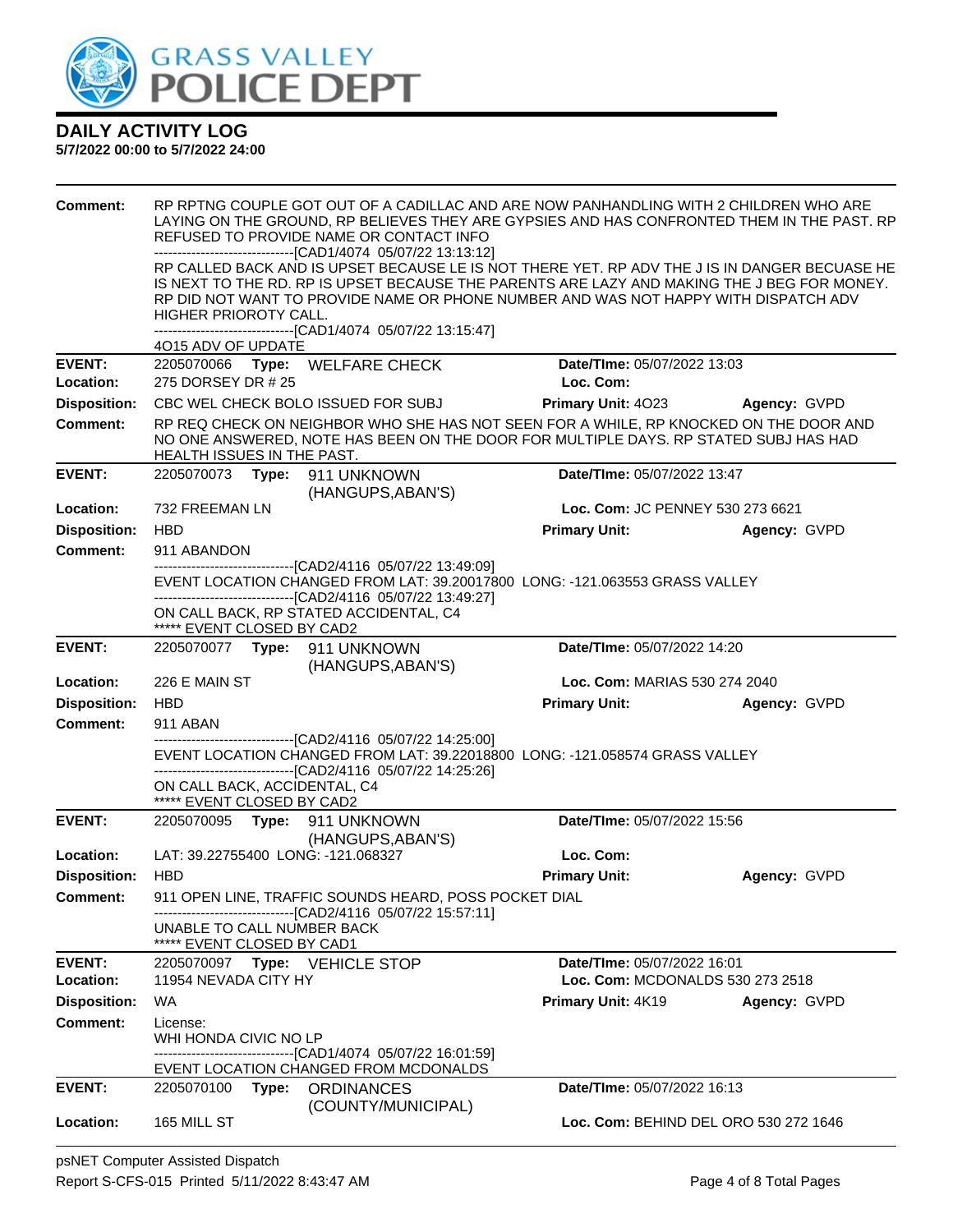

| RP RPTG TWO MALE TRANSIENTS WITH THEIR STUFF EVERYWHERE DRINKING AND SMOKING UP<br><b>Comment:</b><br>SOMETHING UNDER THE NO LOITERING SIGN.<br><b>EVENT:</b><br>2205070110 Type: CITIZEN ASSIST (CIVIL<br>Date/TIme: 05/07/2022 17:09<br>STANDBY'S, LOCKOUT<br>Location:<br>1262 SUTTON WY<br>Loc. Com: HOSPITALITY HOUSE 530 271 7144<br><b>Disposition:</b><br><b>CBC</b><br>Primary Unit: 4023<br>Agency: GVPD<br><b>CLEARANCE X 2</b><br><b>Comment:</b><br><b>EVENT:</b><br>Date/TIme: 05/07/2022 17:46<br>2205070113<br>Type: VEHICLE STOP<br>HY 20/BRIGHTON OVERCROSS<br>Loc. Com: WB 1/4 MI PAST BRIGHTON OVER<br>Location:<br><b>Disposition:</b><br>CIT DR C&R 12500. VEH PICKED UP BY VALID DRI<br><b>Primary Unit: 4K19</b><br>Agency: GVPD<br><b>Comment:</b><br>License: 7UXZ555<br>---------------------------[CAD1/4074_05/07/22 17:46:50]<br>EVENT LOCATION CHANGED FROM WB 20 1/4 MI PAST BRIGHTON OVER<br><b>EVENT:</b><br>2205070125 Type: TRAFFIC (DUI, PARKING,<br>Date/TIme: 05/07/2022 18:49<br>SPEED, HAZ<br>Loc. Com:<br><b>Location:</b><br><b>FRENCH AV/MILL ST</b><br><b>Disposition:</b><br>Primary Unit: 404 Agency: GVPD<br>CBC NO VEHS BLOCKING<br><b>Comment:</b><br>RP RPTG PARKING ISSUES IN THE AREA DUE TO EVENT. MULTIPLE SUBJS PARKING IN RED AND BLOCKING<br><b>RDWY</b><br>--------------------------------[CAD1/4106 05/07/22 19:13:44]<br>ADDITIONAL 911 REPORTING SAME<br><b>EVENT:</b><br>Date/TIme: 05/07/2022 18:52<br>2205070126 Type: DISTURBANCE (NOISE,<br>MUSIC, VERBAL, BARKI<br>Location:<br>1983 NEVADA CITY HY<br>Loc. Com:<br>Primary Unit: 4022 Agency: GVPD<br><b>Disposition:</b><br><b>CNOP</b><br>RP RPTG WMA BLK PANTS RED SHOES HARASSING CUSTOMERS IN THE PARKING LOT. CURR SITTING BY<br><b>Comment:</b><br><b>BOTTLE SHOP</b><br>------------------------------[CAD1/4106 05/07/22 19:15:14]<br>RP REPORTING SUBJ LEFT. NOT REQ RESP ADV TO CB IF SUBJ RETURNS<br><b>EVENT:</b><br>2205070128 Type: TRAFFIC (DUI, PARKING,<br>Date/TIme: 05/07/2022 19:06<br>SPEED, HAZ<br>49/20 STATE/DORSEY DR<br>Loc. Com: SB JUST SOUTH OF<br>Location:<br><b>Disposition:</b><br><b>CBC</b><br><b>Primary Unit: 4022</b><br>Agency: GVPD<br><b>Comment:</b><br>911 BOX IN ROADWAY/ XFER TO CHP<br>------------------------------[CAD3/4051 05/07/22 19:07:58]<br><b>VOICED</b><br>-------------------------------[CAD1/4106 05/07/22 19:09:54]<br>1039 CHP TO 1022<br><b>EVENT:</b><br>2205070130<br>Date/TIme: 05/07/2022 19:34<br>Type:<br>ALARMS (SILENT, AUDIBLE,<br><b>COMMERCIAL, RES</b><br>1031 SUTTON WY<br>Location:<br>Loc. Com: CIGARETTES CHEAPER<br><b>Disposition:</b><br>FA<br><b>Primary Unit: 4022</b><br>Agency: GVPD<br><b>Comment:</b><br>AUD, BACK MOTION, RESP NOT REPONDING<br>------[CAD1/4106 05/07/22 19:50:47]<br>ADDITIONAL ACTIVATION PER ALARM CO. 4022 ADV CAN LOG<br><b>EVENT:</b><br>2205070140<br>Date/TIme: 05/07/2022 20:28<br>Type:<br>911 UNKNOWN<br>(HANGUPS, ABAN'S)<br>Loc. Com:<br>Location:<br>LAT: 39.23705300 LONG: -121.037181<br><b>Disposition:</b><br>Primary Unit: 4022<br><b>CBC</b><br>Agency: GVPD | <b>Disposition:</b> | CBC 98T MOVING ALONG | <b>Primary Unit: 4K19</b> | Agency: GVPD |
|--------------------------------------------------------------------------------------------------------------------------------------------------------------------------------------------------------------------------------------------------------------------------------------------------------------------------------------------------------------------------------------------------------------------------------------------------------------------------------------------------------------------------------------------------------------------------------------------------------------------------------------------------------------------------------------------------------------------------------------------------------------------------------------------------------------------------------------------------------------------------------------------------------------------------------------------------------------------------------------------------------------------------------------------------------------------------------------------------------------------------------------------------------------------------------------------------------------------------------------------------------------------------------------------------------------------------------------------------------------------------------------------------------------------------------------------------------------------------------------------------------------------------------------------------------------------------------------------------------------------------------------------------------------------------------------------------------------------------------------------------------------------------------------------------------------------------------------------------------------------------------------------------------------------------------------------------------------------------------------------------------------------------------------------------------------------------------------------------------------------------------------------------------------------------------------------------------------------------------------------------------------------------------------------------------------------------------------------------------------------------------------------------------------------------------------------------------------------------------------------------------------------------------------------------------------------------------------------------------------------------------------------------------------------------------------------------------------------------------------------------------------------------------------------------------------------------------------------------------------------------------------------------------------------------------------------------------------------------------------------------------------------------------------------------------------------------------------------------------------------|---------------------|----------------------|---------------------------|--------------|
|                                                                                                                                                                                                                                                                                                                                                                                                                                                                                                                                                                                                                                                                                                                                                                                                                                                                                                                                                                                                                                                                                                                                                                                                                                                                                                                                                                                                                                                                                                                                                                                                                                                                                                                                                                                                                                                                                                                                                                                                                                                                                                                                                                                                                                                                                                                                                                                                                                                                                                                                                                                                                                                                                                                                                                                                                                                                                                                                                                                                                                                                                                                    |                     |                      |                           |              |
|                                                                                                                                                                                                                                                                                                                                                                                                                                                                                                                                                                                                                                                                                                                                                                                                                                                                                                                                                                                                                                                                                                                                                                                                                                                                                                                                                                                                                                                                                                                                                                                                                                                                                                                                                                                                                                                                                                                                                                                                                                                                                                                                                                                                                                                                                                                                                                                                                                                                                                                                                                                                                                                                                                                                                                                                                                                                                                                                                                                                                                                                                                                    |                     |                      |                           |              |
|                                                                                                                                                                                                                                                                                                                                                                                                                                                                                                                                                                                                                                                                                                                                                                                                                                                                                                                                                                                                                                                                                                                                                                                                                                                                                                                                                                                                                                                                                                                                                                                                                                                                                                                                                                                                                                                                                                                                                                                                                                                                                                                                                                                                                                                                                                                                                                                                                                                                                                                                                                                                                                                                                                                                                                                                                                                                                                                                                                                                                                                                                                                    |                     |                      |                           |              |
|                                                                                                                                                                                                                                                                                                                                                                                                                                                                                                                                                                                                                                                                                                                                                                                                                                                                                                                                                                                                                                                                                                                                                                                                                                                                                                                                                                                                                                                                                                                                                                                                                                                                                                                                                                                                                                                                                                                                                                                                                                                                                                                                                                                                                                                                                                                                                                                                                                                                                                                                                                                                                                                                                                                                                                                                                                                                                                                                                                                                                                                                                                                    |                     |                      |                           |              |
|                                                                                                                                                                                                                                                                                                                                                                                                                                                                                                                                                                                                                                                                                                                                                                                                                                                                                                                                                                                                                                                                                                                                                                                                                                                                                                                                                                                                                                                                                                                                                                                                                                                                                                                                                                                                                                                                                                                                                                                                                                                                                                                                                                                                                                                                                                                                                                                                                                                                                                                                                                                                                                                                                                                                                                                                                                                                                                                                                                                                                                                                                                                    |                     |                      |                           |              |
|                                                                                                                                                                                                                                                                                                                                                                                                                                                                                                                                                                                                                                                                                                                                                                                                                                                                                                                                                                                                                                                                                                                                                                                                                                                                                                                                                                                                                                                                                                                                                                                                                                                                                                                                                                                                                                                                                                                                                                                                                                                                                                                                                                                                                                                                                                                                                                                                                                                                                                                                                                                                                                                                                                                                                                                                                                                                                                                                                                                                                                                                                                                    |                     |                      |                           |              |
|                                                                                                                                                                                                                                                                                                                                                                                                                                                                                                                                                                                                                                                                                                                                                                                                                                                                                                                                                                                                                                                                                                                                                                                                                                                                                                                                                                                                                                                                                                                                                                                                                                                                                                                                                                                                                                                                                                                                                                                                                                                                                                                                                                                                                                                                                                                                                                                                                                                                                                                                                                                                                                                                                                                                                                                                                                                                                                                                                                                                                                                                                                                    |                     |                      |                           |              |
|                                                                                                                                                                                                                                                                                                                                                                                                                                                                                                                                                                                                                                                                                                                                                                                                                                                                                                                                                                                                                                                                                                                                                                                                                                                                                                                                                                                                                                                                                                                                                                                                                                                                                                                                                                                                                                                                                                                                                                                                                                                                                                                                                                                                                                                                                                                                                                                                                                                                                                                                                                                                                                                                                                                                                                                                                                                                                                                                                                                                                                                                                                                    |                     |                      |                           |              |
|                                                                                                                                                                                                                                                                                                                                                                                                                                                                                                                                                                                                                                                                                                                                                                                                                                                                                                                                                                                                                                                                                                                                                                                                                                                                                                                                                                                                                                                                                                                                                                                                                                                                                                                                                                                                                                                                                                                                                                                                                                                                                                                                                                                                                                                                                                                                                                                                                                                                                                                                                                                                                                                                                                                                                                                                                                                                                                                                                                                                                                                                                                                    |                     |                      |                           |              |
|                                                                                                                                                                                                                                                                                                                                                                                                                                                                                                                                                                                                                                                                                                                                                                                                                                                                                                                                                                                                                                                                                                                                                                                                                                                                                                                                                                                                                                                                                                                                                                                                                                                                                                                                                                                                                                                                                                                                                                                                                                                                                                                                                                                                                                                                                                                                                                                                                                                                                                                                                                                                                                                                                                                                                                                                                                                                                                                                                                                                                                                                                                                    |                     |                      |                           |              |
|                                                                                                                                                                                                                                                                                                                                                                                                                                                                                                                                                                                                                                                                                                                                                                                                                                                                                                                                                                                                                                                                                                                                                                                                                                                                                                                                                                                                                                                                                                                                                                                                                                                                                                                                                                                                                                                                                                                                                                                                                                                                                                                                                                                                                                                                                                                                                                                                                                                                                                                                                                                                                                                                                                                                                                                                                                                                                                                                                                                                                                                                                                                    |                     |                      |                           |              |
|                                                                                                                                                                                                                                                                                                                                                                                                                                                                                                                                                                                                                                                                                                                                                                                                                                                                                                                                                                                                                                                                                                                                                                                                                                                                                                                                                                                                                                                                                                                                                                                                                                                                                                                                                                                                                                                                                                                                                                                                                                                                                                                                                                                                                                                                                                                                                                                                                                                                                                                                                                                                                                                                                                                                                                                                                                                                                                                                                                                                                                                                                                                    |                     |                      |                           |              |
|                                                                                                                                                                                                                                                                                                                                                                                                                                                                                                                                                                                                                                                                                                                                                                                                                                                                                                                                                                                                                                                                                                                                                                                                                                                                                                                                                                                                                                                                                                                                                                                                                                                                                                                                                                                                                                                                                                                                                                                                                                                                                                                                                                                                                                                                                                                                                                                                                                                                                                                                                                                                                                                                                                                                                                                                                                                                                                                                                                                                                                                                                                                    |                     |                      |                           |              |
|                                                                                                                                                                                                                                                                                                                                                                                                                                                                                                                                                                                                                                                                                                                                                                                                                                                                                                                                                                                                                                                                                                                                                                                                                                                                                                                                                                                                                                                                                                                                                                                                                                                                                                                                                                                                                                                                                                                                                                                                                                                                                                                                                                                                                                                                                                                                                                                                                                                                                                                                                                                                                                                                                                                                                                                                                                                                                                                                                                                                                                                                                                                    |                     |                      |                           |              |
|                                                                                                                                                                                                                                                                                                                                                                                                                                                                                                                                                                                                                                                                                                                                                                                                                                                                                                                                                                                                                                                                                                                                                                                                                                                                                                                                                                                                                                                                                                                                                                                                                                                                                                                                                                                                                                                                                                                                                                                                                                                                                                                                                                                                                                                                                                                                                                                                                                                                                                                                                                                                                                                                                                                                                                                                                                                                                                                                                                                                                                                                                                                    |                     |                      |                           |              |
|                                                                                                                                                                                                                                                                                                                                                                                                                                                                                                                                                                                                                                                                                                                                                                                                                                                                                                                                                                                                                                                                                                                                                                                                                                                                                                                                                                                                                                                                                                                                                                                                                                                                                                                                                                                                                                                                                                                                                                                                                                                                                                                                                                                                                                                                                                                                                                                                                                                                                                                                                                                                                                                                                                                                                                                                                                                                                                                                                                                                                                                                                                                    |                     |                      |                           |              |
|                                                                                                                                                                                                                                                                                                                                                                                                                                                                                                                                                                                                                                                                                                                                                                                                                                                                                                                                                                                                                                                                                                                                                                                                                                                                                                                                                                                                                                                                                                                                                                                                                                                                                                                                                                                                                                                                                                                                                                                                                                                                                                                                                                                                                                                                                                                                                                                                                                                                                                                                                                                                                                                                                                                                                                                                                                                                                                                                                                                                                                                                                                                    |                     |                      |                           |              |
|                                                                                                                                                                                                                                                                                                                                                                                                                                                                                                                                                                                                                                                                                                                                                                                                                                                                                                                                                                                                                                                                                                                                                                                                                                                                                                                                                                                                                                                                                                                                                                                                                                                                                                                                                                                                                                                                                                                                                                                                                                                                                                                                                                                                                                                                                                                                                                                                                                                                                                                                                                                                                                                                                                                                                                                                                                                                                                                                                                                                                                                                                                                    |                     |                      |                           |              |
|                                                                                                                                                                                                                                                                                                                                                                                                                                                                                                                                                                                                                                                                                                                                                                                                                                                                                                                                                                                                                                                                                                                                                                                                                                                                                                                                                                                                                                                                                                                                                                                                                                                                                                                                                                                                                                                                                                                                                                                                                                                                                                                                                                                                                                                                                                                                                                                                                                                                                                                                                                                                                                                                                                                                                                                                                                                                                                                                                                                                                                                                                                                    |                     |                      |                           |              |
|                                                                                                                                                                                                                                                                                                                                                                                                                                                                                                                                                                                                                                                                                                                                                                                                                                                                                                                                                                                                                                                                                                                                                                                                                                                                                                                                                                                                                                                                                                                                                                                                                                                                                                                                                                                                                                                                                                                                                                                                                                                                                                                                                                                                                                                                                                                                                                                                                                                                                                                                                                                                                                                                                                                                                                                                                                                                                                                                                                                                                                                                                                                    |                     |                      |                           |              |
|                                                                                                                                                                                                                                                                                                                                                                                                                                                                                                                                                                                                                                                                                                                                                                                                                                                                                                                                                                                                                                                                                                                                                                                                                                                                                                                                                                                                                                                                                                                                                                                                                                                                                                                                                                                                                                                                                                                                                                                                                                                                                                                                                                                                                                                                                                                                                                                                                                                                                                                                                                                                                                                                                                                                                                                                                                                                                                                                                                                                                                                                                                                    |                     |                      |                           |              |
|                                                                                                                                                                                                                                                                                                                                                                                                                                                                                                                                                                                                                                                                                                                                                                                                                                                                                                                                                                                                                                                                                                                                                                                                                                                                                                                                                                                                                                                                                                                                                                                                                                                                                                                                                                                                                                                                                                                                                                                                                                                                                                                                                                                                                                                                                                                                                                                                                                                                                                                                                                                                                                                                                                                                                                                                                                                                                                                                                                                                                                                                                                                    |                     |                      |                           |              |
|                                                                                                                                                                                                                                                                                                                                                                                                                                                                                                                                                                                                                                                                                                                                                                                                                                                                                                                                                                                                                                                                                                                                                                                                                                                                                                                                                                                                                                                                                                                                                                                                                                                                                                                                                                                                                                                                                                                                                                                                                                                                                                                                                                                                                                                                                                                                                                                                                                                                                                                                                                                                                                                                                                                                                                                                                                                                                                                                                                                                                                                                                                                    |                     |                      |                           |              |
|                                                                                                                                                                                                                                                                                                                                                                                                                                                                                                                                                                                                                                                                                                                                                                                                                                                                                                                                                                                                                                                                                                                                                                                                                                                                                                                                                                                                                                                                                                                                                                                                                                                                                                                                                                                                                                                                                                                                                                                                                                                                                                                                                                                                                                                                                                                                                                                                                                                                                                                                                                                                                                                                                                                                                                                                                                                                                                                                                                                                                                                                                                                    |                     |                      |                           |              |
|                                                                                                                                                                                                                                                                                                                                                                                                                                                                                                                                                                                                                                                                                                                                                                                                                                                                                                                                                                                                                                                                                                                                                                                                                                                                                                                                                                                                                                                                                                                                                                                                                                                                                                                                                                                                                                                                                                                                                                                                                                                                                                                                                                                                                                                                                                                                                                                                                                                                                                                                                                                                                                                                                                                                                                                                                                                                                                                                                                                                                                                                                                                    |                     |                      |                           |              |
|                                                                                                                                                                                                                                                                                                                                                                                                                                                                                                                                                                                                                                                                                                                                                                                                                                                                                                                                                                                                                                                                                                                                                                                                                                                                                                                                                                                                                                                                                                                                                                                                                                                                                                                                                                                                                                                                                                                                                                                                                                                                                                                                                                                                                                                                                                                                                                                                                                                                                                                                                                                                                                                                                                                                                                                                                                                                                                                                                                                                                                                                                                                    |                     |                      |                           |              |
|                                                                                                                                                                                                                                                                                                                                                                                                                                                                                                                                                                                                                                                                                                                                                                                                                                                                                                                                                                                                                                                                                                                                                                                                                                                                                                                                                                                                                                                                                                                                                                                                                                                                                                                                                                                                                                                                                                                                                                                                                                                                                                                                                                                                                                                                                                                                                                                                                                                                                                                                                                                                                                                                                                                                                                                                                                                                                                                                                                                                                                                                                                                    |                     |                      |                           |              |
|                                                                                                                                                                                                                                                                                                                                                                                                                                                                                                                                                                                                                                                                                                                                                                                                                                                                                                                                                                                                                                                                                                                                                                                                                                                                                                                                                                                                                                                                                                                                                                                                                                                                                                                                                                                                                                                                                                                                                                                                                                                                                                                                                                                                                                                                                                                                                                                                                                                                                                                                                                                                                                                                                                                                                                                                                                                                                                                                                                                                                                                                                                                    |                     |                      |                           |              |
|                                                                                                                                                                                                                                                                                                                                                                                                                                                                                                                                                                                                                                                                                                                                                                                                                                                                                                                                                                                                                                                                                                                                                                                                                                                                                                                                                                                                                                                                                                                                                                                                                                                                                                                                                                                                                                                                                                                                                                                                                                                                                                                                                                                                                                                                                                                                                                                                                                                                                                                                                                                                                                                                                                                                                                                                                                                                                                                                                                                                                                                                                                                    |                     |                      |                           |              |
|                                                                                                                                                                                                                                                                                                                                                                                                                                                                                                                                                                                                                                                                                                                                                                                                                                                                                                                                                                                                                                                                                                                                                                                                                                                                                                                                                                                                                                                                                                                                                                                                                                                                                                                                                                                                                                                                                                                                                                                                                                                                                                                                                                                                                                                                                                                                                                                                                                                                                                                                                                                                                                                                                                                                                                                                                                                                                                                                                                                                                                                                                                                    |                     |                      |                           |              |
|                                                                                                                                                                                                                                                                                                                                                                                                                                                                                                                                                                                                                                                                                                                                                                                                                                                                                                                                                                                                                                                                                                                                                                                                                                                                                                                                                                                                                                                                                                                                                                                                                                                                                                                                                                                                                                                                                                                                                                                                                                                                                                                                                                                                                                                                                                                                                                                                                                                                                                                                                                                                                                                                                                                                                                                                                                                                                                                                                                                                                                                                                                                    |                     |                      |                           |              |
|                                                                                                                                                                                                                                                                                                                                                                                                                                                                                                                                                                                                                                                                                                                                                                                                                                                                                                                                                                                                                                                                                                                                                                                                                                                                                                                                                                                                                                                                                                                                                                                                                                                                                                                                                                                                                                                                                                                                                                                                                                                                                                                                                                                                                                                                                                                                                                                                                                                                                                                                                                                                                                                                                                                                                                                                                                                                                                                                                                                                                                                                                                                    |                     |                      |                           |              |
|                                                                                                                                                                                                                                                                                                                                                                                                                                                                                                                                                                                                                                                                                                                                                                                                                                                                                                                                                                                                                                                                                                                                                                                                                                                                                                                                                                                                                                                                                                                                                                                                                                                                                                                                                                                                                                                                                                                                                                                                                                                                                                                                                                                                                                                                                                                                                                                                                                                                                                                                                                                                                                                                                                                                                                                                                                                                                                                                                                                                                                                                                                                    |                     |                      |                           |              |
|                                                                                                                                                                                                                                                                                                                                                                                                                                                                                                                                                                                                                                                                                                                                                                                                                                                                                                                                                                                                                                                                                                                                                                                                                                                                                                                                                                                                                                                                                                                                                                                                                                                                                                                                                                                                                                                                                                                                                                                                                                                                                                                                                                                                                                                                                                                                                                                                                                                                                                                                                                                                                                                                                                                                                                                                                                                                                                                                                                                                                                                                                                                    |                     |                      |                           |              |
|                                                                                                                                                                                                                                                                                                                                                                                                                                                                                                                                                                                                                                                                                                                                                                                                                                                                                                                                                                                                                                                                                                                                                                                                                                                                                                                                                                                                                                                                                                                                                                                                                                                                                                                                                                                                                                                                                                                                                                                                                                                                                                                                                                                                                                                                                                                                                                                                                                                                                                                                                                                                                                                                                                                                                                                                                                                                                                                                                                                                                                                                                                                    |                     |                      |                           |              |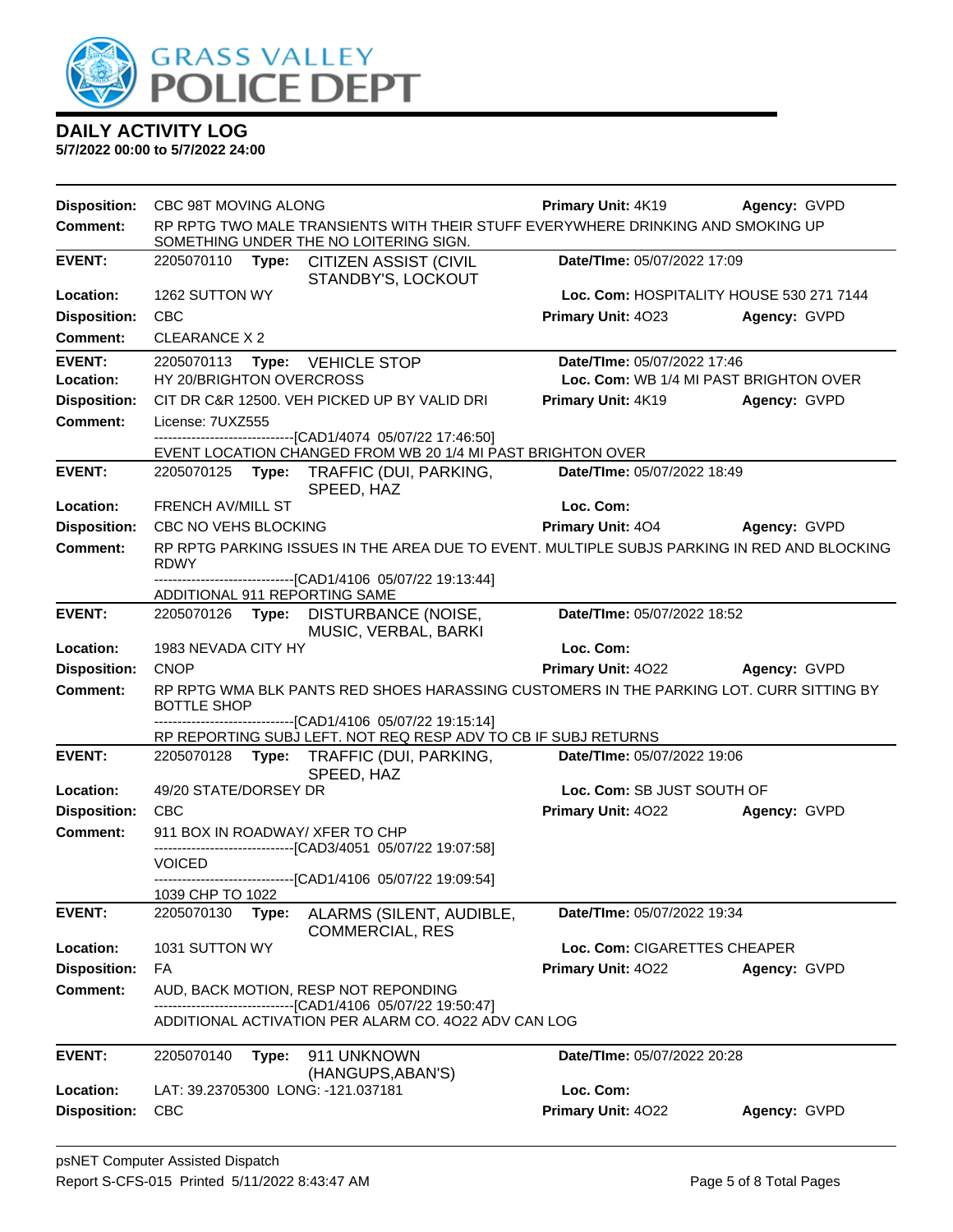

| <b>Comment:</b>     | 911 OPEN LINE NOTHING HEARD        |                                                                                                                                                                                                                        |                                   |              |
|---------------------|------------------------------------|------------------------------------------------------------------------------------------------------------------------------------------------------------------------------------------------------------------------|-----------------------------------|--------------|
|                     |                                    | --------------------------[CAD1/4106_05/07/22_20:29:58]<br>MULTIPLE 415S AND RO VIOLATIONS FROM NUM                                                                                                                    |                                   |              |
|                     |                                    | -------------------------------[CAD1/4106 05/07/22 20:31:05]<br>PER RAPID DEPLOY PLOTS TO 1943 NEVADA CITY HY                                                                                                          |                                   |              |
|                     |                                    | -------------------------------[CAD1/4106 05/07/22 20:39:21]                                                                                                                                                           |                                   |              |
| <b>EVENT:</b>       | VM LEFT ON CB                      |                                                                                                                                                                                                                        | Date/TIme: 05/07/2022 21:00       |              |
|                     | 2205070151<br>Type:                | DISTURBANCE (NOISE,<br>MUSIC, VERBAL, BARKI                                                                                                                                                                            |                                   |              |
| Location:           | 403 MARYLAND DR                    |                                                                                                                                                                                                                        | Loc. Com:                         |              |
| <b>Disposition:</b> | UTL                                |                                                                                                                                                                                                                        | Primary Unit: 4022                | Agency: GVPD |
| Comment:            |                                    | RP REPORTING 415 LOUD NOISE, LOUD BASE. RP WILLING TO SIGN CA                                                                                                                                                          |                                   |              |
| <b>EVENT:</b>       | 2205070152<br>Type:                | DISTURBANCE (NOISE,<br>MUSIC, VERBAL, BARKI                                                                                                                                                                            | Date/TIme: 05/07/2022 21:01       |              |
| Location:           | 420 HENDERSON ST                   |                                                                                                                                                                                                                        | Loc. Com: PROSPERITY LANES        |              |
| <b>Disposition:</b> | <b>CBC</b>                         |                                                                                                                                                                                                                        | <b>Primary Unit: 409</b>          | Agency: GVPD |
| <b>Comment:</b>     |                                    | 911 REPORTING 4 JUVS TRYING TO FIGH RP AND HIS FRIEND, PER RP 4 JUV WITH SKATEBOARDS THAT<br>ARE DUMPING WATER ON RP AND ARE THREATENING TO FIGHT RP                                                                   |                                   |              |
|                     |                                    | -------------------------------[CAD1/4106 05/07/22 21:02:28]<br>PER RP NEG WEAPONS. RP ABLETO GET SOMEWHAT SEPERATED BUT SUS ARE FOLLOWING HIM<br>------------------------------[MERGED CAD1/4106 05/07/2022 21:04:19] |                                   |              |
|                     | MERGED 2205070154 TYPE: 911        | LOCATION: LAT: 39.21556400 LONG: -121.057738                                                                                                                                                                           |                                   |              |
|                     | RP: PHONE: 2058008 (530)           |                                                                                                                                                                                                                        |                                   |              |
|                     | <b>NEG HIST W NUM</b>              | COMMENTS: 911 ABAN--------------------------------[CAD1/4106 05/07/22 21:03:15]                                                                                                                                        |                                   |              |
|                     |                                    | ------------------------------[CAD1/4106 05/07/22 21:04:10]                                                                                                                                                            |                                   |              |
|                     | ON CB RELATED TO EVENT 152         |                                                                                                                                                                                                                        |                                   |              |
|                     |                                    |                                                                                                                                                                                                                        |                                   |              |
| <b>EVENT:</b>       | 2205070154 Type:                   | 911 UNKNOWN                                                                                                                                                                                                            | Date/TIme: 05/07/2022 21:03       |              |
| Location:           | LAT: 39.21556400 LONG: -121.057738 | (HANGUPS, ABAN'S)                                                                                                                                                                                                      | Loc. Com:                         |              |
| <b>Disposition:</b> | MERGED 2205070152                  |                                                                                                                                                                                                                        | <b>Primary Unit:</b>              | Agency: GVPD |
| <b>Comment:</b>     | 911 ABAN                           |                                                                                                                                                                                                                        |                                   |              |
|                     |                                    | -------------------------------[CAD1/4106 05/07/22 21:03:15]                                                                                                                                                           |                                   |              |
|                     | NEG HIST W NUM                     | -------------------------------[CAD1/4106 05/07/22 21:04:10]                                                                                                                                                           |                                   |              |
|                     | ON CB RELATED TO EVENT 152         |                                                                                                                                                                                                                        |                                   |              |
| <b>EVENT:</b>       | 2205070156<br>Type:                | ***** EVENT CLOSED BY CAD1 WITH COMMENT-2205070152<br><b>SUSPICIOUS CIRCUMSTANCE</b>                                                                                                                                   | Date/TIme: 05/07/2022 21:06       |              |
| Location:           | <b>BRUNSWICK RD/SUTTON WY</b>      | (VEHICLE, PERSON                                                                                                                                                                                                       | Loc. Com: NEW DEVELOPMENT         |              |
| <b>Disposition:</b> | <b>HBD</b>                         |                                                                                                                                                                                                                        | <b>Primary Unit:</b>              | Agency: GVPD |
| <b>Comment:</b>     |                                    | RP RPTG SEEING TAIL LIGHTS IN AREA AND THINKS ITS SUS                                                                                                                                                                  |                                   |              |
|                     | ***** EVENT CLOSED BY CAD1         | ------------------[CAD1/4106 05/07/22 21:10:40]<br>PER 4022 LOG AS BEAT INFO IT IS A TRACTOR WITH ELECTRICAL ISSUES                                                                                                    |                                   |              |
| <b>EVENT:</b>       | 2205070162<br>Type:                | <b>DISTURBANCE (NOISE,</b><br>MUSIC, VERBAL, BARKI                                                                                                                                                                     | Date/TIme: 05/07/2022 21:31       |              |
| Location:           | 340 PLEASANT ST                    |                                                                                                                                                                                                                        | Loc. Com: GRASS VALLEY APARTMENTS |              |
| <b>Disposition:</b> | CBC                                |                                                                                                                                                                                                                        | Primary Unit: 404                 | Agency: GVPD |
| <b>Comment:</b>     |                                    | 911 REPORTING 415 LOUD MUSIC COMING FROM BELL HILL. RP WILLING TO SIGN CA                                                                                                                                              |                                   |              |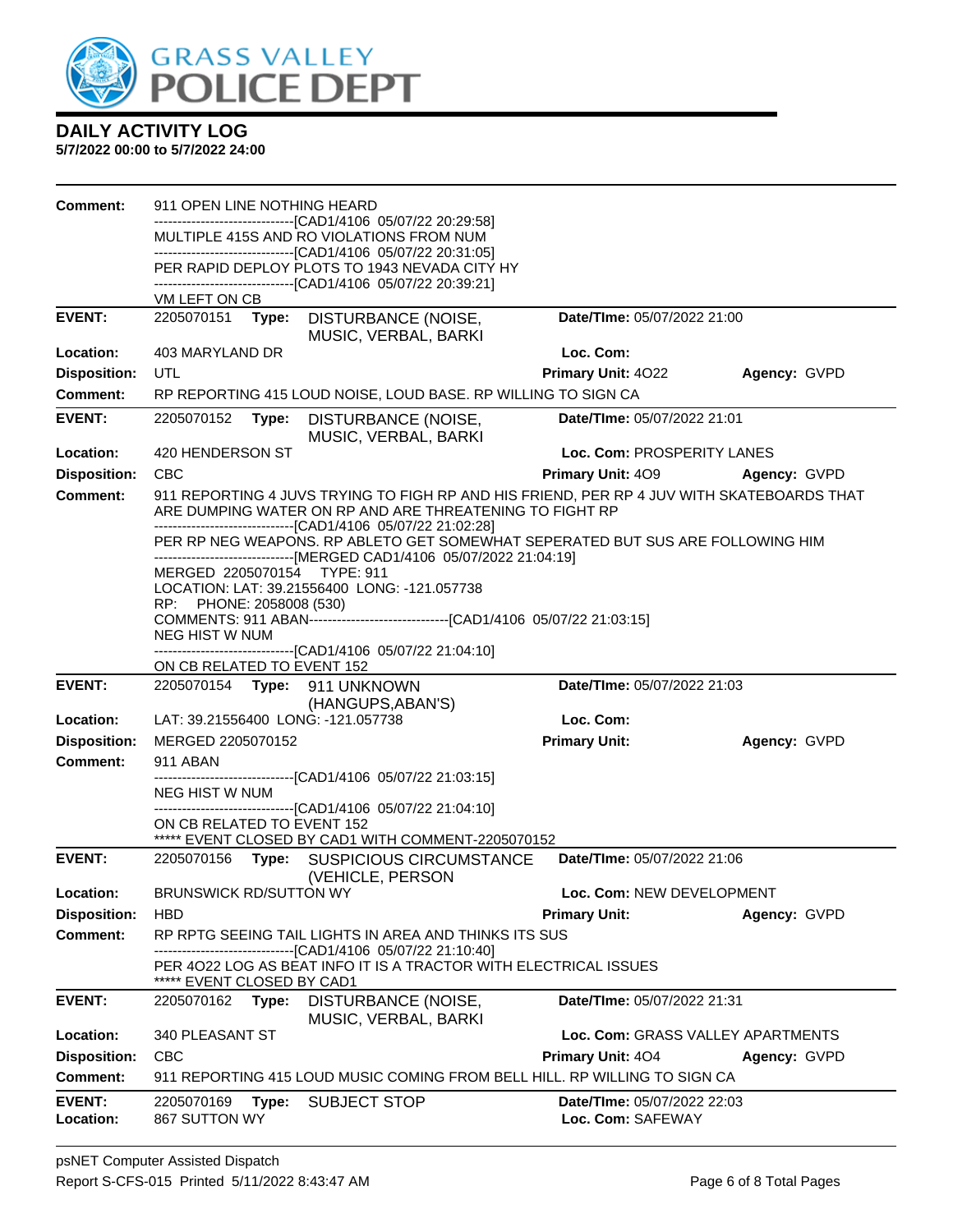

| <b>Disposition:</b> | <b>CBC</b>                |       |                                                                                                                                                                                 | Primary Unit: 4K19               | Agency: GVPD |
|---------------------|---------------------------|-------|---------------------------------------------------------------------------------------------------------------------------------------------------------------------------------|----------------------------------|--------------|
| <b>Comment:</b>     | O/W <sub>1</sub>          |       |                                                                                                                                                                                 |                                  |              |
|                     |                           |       | --------------------------------[CAD3/4051 05/07/22 22:03:16]<br>EVENT LOCATION CHANGED FROM SAFEWAY                                                                            |                                  |              |
| <b>EVENT:</b>       |                           |       | 2205070171 Type: VEHICLE STOP                                                                                                                                                   | Date/TIme: 05/07/2022 22:08      |              |
| Location:           | 412 BRUNSWICK RD          |       |                                                                                                                                                                                 | Loc. Com: AUTO ZONE 530 272 6066 |              |
| <b>Disposition:</b> | <b>WA</b>                 |       |                                                                                                                                                                                 | <b>Primary Unit: 4K19</b>        | Agency: GVPD |
| <b>Comment:</b>     | License: 8VLJ275          |       |                                                                                                                                                                                 |                                  |              |
|                     |                           |       | -------------------------------[CAD3/4051 05/07/22 22:08:17]<br>EVENT LOCATION CHANGED FROM AUTOZONE                                                                            |                                  |              |
| <b>EVENT:</b>       |                           |       | 2205070172 Type: DISTURBANCE (NOISE,<br>MUSIC, VERBAL, BARKI                                                                                                                    | Date/TIme: 05/07/2022 22:09      |              |
| Location:           | 204 HIGHLANDS CT          |       |                                                                                                                                                                                 | Loc. Com:                        |              |
| <b>Disposition:</b> |                           |       | UTL NOTHING HEARD FROM THE LISTED                                                                                                                                               | Primary Unit: 4022               | Agency: GVPD |
| <b>Comment:</b>     |                           |       | RP REPORTING 415 LOUD NOISE FROM NEIGHBOR UNK ADDRESS. PER RP LOUD BASS                                                                                                         |                                  |              |
| <b>EVENT:</b>       | 2205070179                | Type: | DISTURBANCE (NOISE,<br>MUSIC, VERBAL, BARKI                                                                                                                                     | Date/TIme: 05/07/2022 22:43      |              |
| Location:           | 1451 EA MAIN ST           |       |                                                                                                                                                                                 | Loc. Com:                        |              |
| <b>Disposition:</b> | <b>CBC</b>                |       |                                                                                                                                                                                 | Primary Unit: 4022               | Agency: GVPD |
| <b>Comment:</b>     |                           |       | RP REPORTING LOUD NOISE IS COMING FROM CLOSER TO LISTED. REQ 1021 TO 98                                                                                                         |                                  |              |
|                     | REF EVENT 2205070172      |       | -------------------------[CAD1/4106_05/07/22 22:44:07]                                                                                                                          |                                  |              |
|                     |                           |       | -------------------------------[CAD1/4106 05/07/22 22:45:30]<br>EVENT LOCATION CHANGED FROM 1451 MAIN ST GV                                                                     |                                  |              |
|                     | RP//CBC                   |       | -------------------------------[4O22/MDT 05/07/22 23:25]<br>UTL NOISE//CTC MADE WITH RP, RP UNSURE WHEWRE IT COMES FROM// NOISE HAS STOPPED PER                                 |                                  |              |
| <b>EVENT:</b>       | 2205070180                |       | Type: ALARMS (SILENT, AUDIBLE,<br><b>COMMERCIAL, RES</b>                                                                                                                        | Date/TIme: 05/07/2022 22:45      |              |
| Location:           | 649 SUTTON WY             |       |                                                                                                                                                                                 | Loc. Com: INCREDIBLE PETS        |              |
| <b>Disposition:</b> | RPT LEFT MESSAGE FOR RESP |       |                                                                                                                                                                                 | <b>Primary Unit: 4022</b>        | Agency: GVPD |
| Case No:            | G2201128                  |       |                                                                                                                                                                                 |                                  |              |
| <b>Comment:</b>     |                           |       | AUD, FRONT RIGHT GLASS BREAK, NEG RESP                                                                                                                                          |                                  |              |
|                     |                           |       | ---------------------------------[CAD3/4051 05/07/22 22:51:12]<br>ISSUED CASE# G2201128 FOR AGENCY GVPD by UNIT 4O22<br>------------------------------[4O22/MDT 05/07/22 23:09] |                                  |              |
|                     |                           |       | LOWER PORTION OF COMMERCIAL GLASS FOUND TO BE CRACKED ON BOTH SIDES OF FRONT                                                                                                    |                                  |              |
|                     |                           |       | DOOR//STILL SECURE//MESSAGE LEFT FOR RESPONSIBLE//CARD LEFT AT BUSINESS                                                                                                         |                                  |              |
| <b>EVENT:</b>       |                           |       | 2205070181 Type: SUSPICIOUS CIRCUMSTANCE Date/Time: 05/07/2022 22:49<br>(VEHICLE, PERSON                                                                                        |                                  |              |
| Location:           | 121 BANK ST               |       |                                                                                                                                                                                 | Loc. Com: GOLD MINERS INN        |              |
| <b>Disposition:</b> | UTL                       |       |                                                                                                                                                                                 | Primary Unit: 404                | Agency: GVPD |
| <b>Comment:</b>     | <b>POSS HBD OR 11550</b>  |       | 911 REPORTING A WMA GREY HOODIE NEG WEAPONS SEEN BUT SUBJ HAD SOMETHING IN HIS HAND.<br>SEEN 5 AGO ON FOOT UNK DOT DUE TO NOT BEING FAMILIAR WITH AREA POSS TOWARDS SAFEWAY.    |                                  |              |
|                     |                           |       | ------------------------------[CAD1/4106 05/07/22 22:50:54]<br>PER RP SUS DUE TO BEING NEAR VEH IN THE PARKING LOT                                                              |                                  |              |
|                     |                           |       | -------------------------------[CAD3/4051 05/07/22 22:52:58]<br>ADDTL RP RPTG SUBJ IS IN PARKING LOT POSS TRYING TO BREAK INTO TRUCK                                            |                                  |              |
| <b>EVENT:</b>       | 2205070182                | Type: | DISTURBANCE (NOISE,                                                                                                                                                             | Date/TIme: 05/07/2022 22:54      |              |
| Location:           | 126 W BERRYHILL DR # 216  |       | MUSIC, VERBAL, BARKI                                                                                                                                                            | Loc. Com: BERRYHILL APARTMENTS   |              |
| <b>Disposition:</b> | UTL                       |       |                                                                                                                                                                                 | <b>Primary Unit: 4K19</b>        | Agency: GVPD |